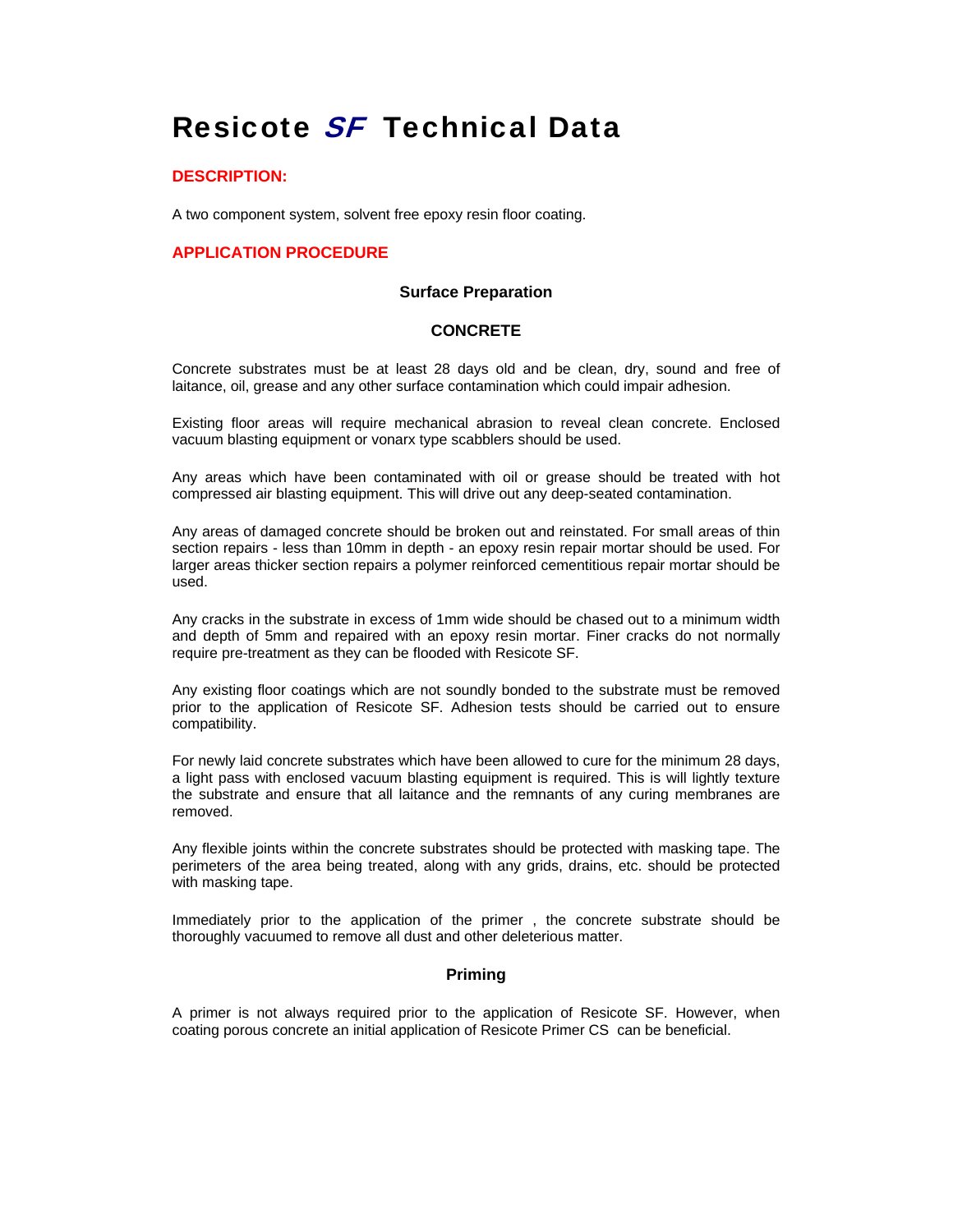## **Mixing and application**

The minimum application temperature is 10 $\rm ^{0}C.$ 

Resicote SF is supplied in pre-weighed packages.

Mix the contents of pack B using a mechanical paint stirrer ensuring the contents are evenly dispersed. Add pack A (curing agent) and mix with the mechanical paint stirrer for 60 seconds. Apply immediately to the fully prepared substrate by brush or roller.

When a high degree of slip resistance is required, the wet Resicote SF should be completely blinded with the 60 mesh high friction grit so that none of the Resicote SF remains exposed. (A reduced scatter of grit can be applied if required)

At an ambient temperature of  $20^{\circ}$ C, the aggregate must be applied within two hours of the Resicote SF being applied and any excess swept up and removed after approximately eight hours.

Care should be taken to remove all excess aggregate. This will leave a residual aggregate loading of approximately 1 $kg/m^2$ .

The second coat of Resicote SF should then be mixed and applied in an identical manner to the first, except the coverage will be less.

When the application of an aggregate dressing is not required, the 2nd coat of Resicote SF should be applied as soon as is practical after the first coat has cured tack-free.

In order to optimise inter-coat adhesion, no more than 24 hours should be allowed between coats.

At an ambient temperature of 20°C, Resicote SF may be lightly trafficked after 24 hours, with 48 hours being required prior to heavier trafficking.

#### **COVERAGE & CURE**

The coverage rate of Resicote SF is dependent upon the texture and porosity of the substrate but should fall in the range of 4-5m<sup>2</sup>/litre/coat (this falls to between 3 and 4m<sup>2</sup>/litre when applied to high friction grit).

- Pot Life  $(20^{\circ}C)$  30 minutes
- Touch Dry  $(20^{\circ}C)$  8 hours
- Primary Cure  $(20^{\circ}$ C) 24 hours
- Full cure  $(20^{\circ}C)$  7 days
- Average Film Thickness Per Coat 200 microns

Please note that cure times increase considerably at lower temperatures.